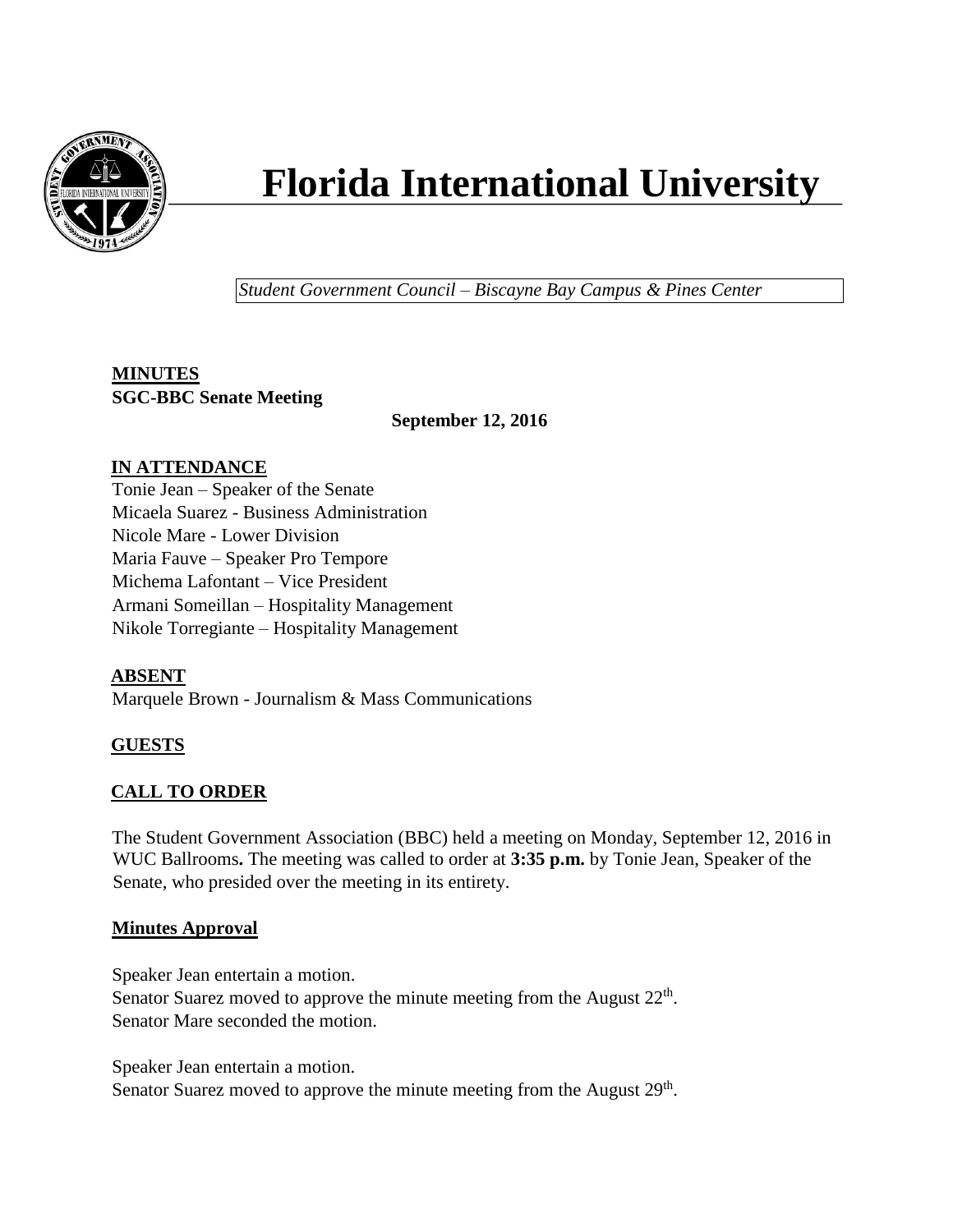Senator Fauve seconded the motion.

### **SPEAKER REPORT**

- Speaker Jean said that no one has turn in an email about the SGA homework, she assigned.
- Speaker Jean said that the homework needs to be done by Friday.
- Speaker Jean said that the next home game will be on September  $24<sup>th</sup>$ .
- Speaker Jean said the Gerald will be organizing the retreat on September  $30<sup>th</sup>$ .
- Speaker Jean said that at the end of the meeting, she will be setting up minutes with everyone.

## **VICE-PRESIDENT'S REPORT**

• Vice President Lafontant said the street team will be set up again to boost recruitment.

## **SPEAKER-PRO TEMPORE REPORT**

- Speaker-Pro Tempore Fauve said that office hours' forms have to be done once.
- Speaker-Pro Tempore Fauve said the time cards are to be done every day.
- Speaker-Pro Tempore Fauve said that the time cards are due at 3:00 p.m. every Monday.

## **FINANCE CHAIR REPORT**

- Senator Suarez said that the there will be nomination for senators to be part of her committee.
- Senator Suarez said that she is meeting with Meredith to write new guidelines.

## **INTERNAL AFFAIRS REPORT**

• Senator Mare said that to have your time cards on time.

## **ADVISOR REPORT**

- Ms. Adames said that tomorrow will be the Student Affairs ...
- Ms. Adames said that anyone can come to do a SLS Presentation for her class on Wednesday mornings.
- Ms. Adames said that tomorrow will be the second Tuesday Times Roundtable.
- Ms. Adames said that SOC will be having a Mixer next Wednesday.
- Ms. Adames said that she will send confirmation for 1 on 1 meetings with her.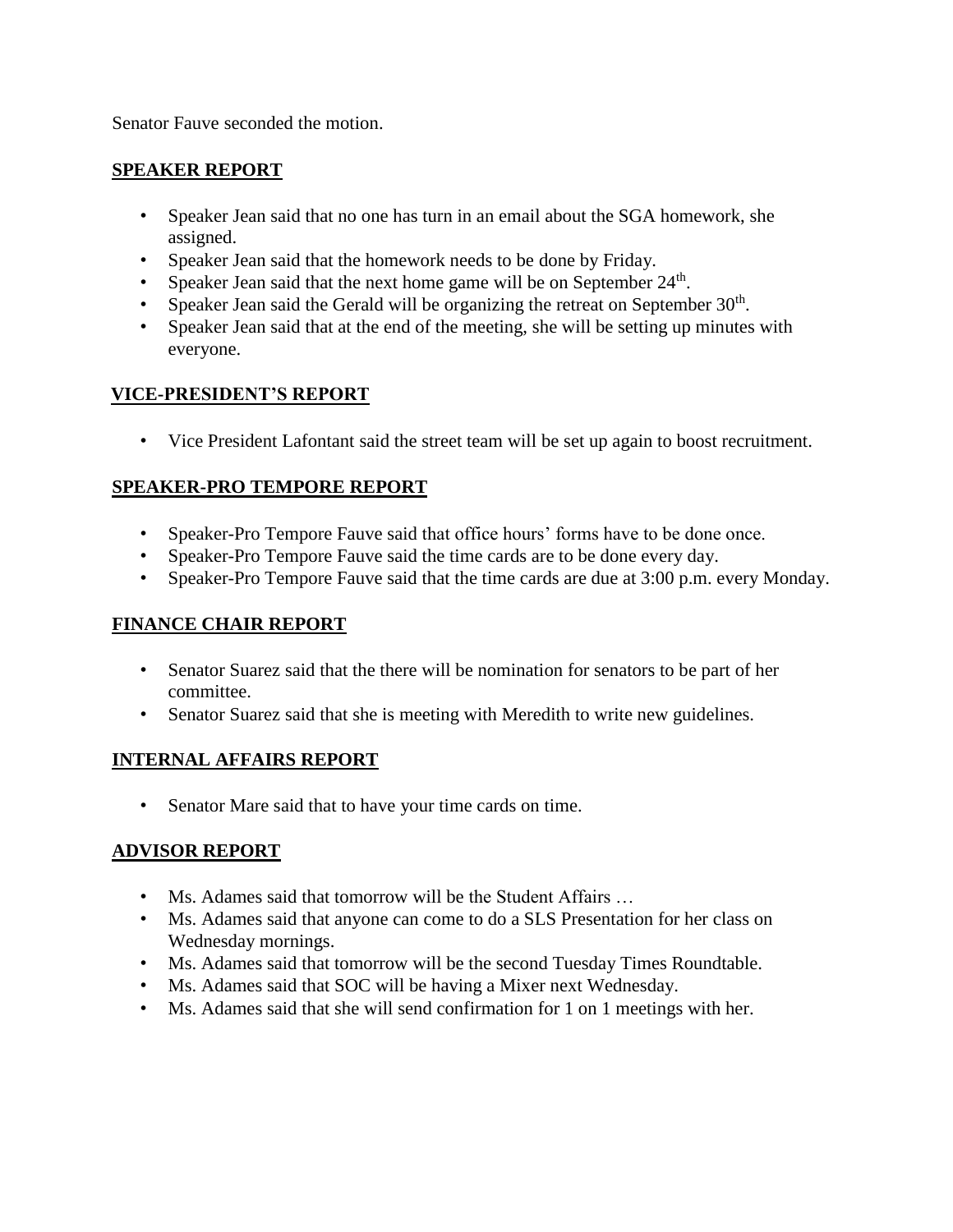#### **NEW BUSINESS**

#### **A. Appointments**

### **i. Gabriella Mutti – Director of Social Media & Marketing**

Was not present

#### **ii. Juan Martinez – Director of governmental & Community Relations**

Juan Martinez presented himself for the Director of Governmental & Community Relations position.

Speaker Jean entertained a motion.

Speaker-Pro Tempore Fauve moved to appoint Juan Martinez to Director of Governmental & Community Relations position. Senator Suarez seconded the motion.

Roll Call Vote:

Senator Jean – Yay Senator Fauve – Yay Senator Mare – Yay Senator Torregiante - Yay Senator Suarez – Yay Senator Someillan – Yay

By a vote of 6/0/0, Juan Martinez was appointed Director of Governmental & Community Relations.

## **iii. Dianne Morales – Director of Events**

Dianne Morales presented herself for the Director of Events position.

Speaker Jean entertained a motion.

Senator Suarez moved to appoint Juan Martinez to Director of Governmental & Community Relations position. Senator Mare seconded the motion.

Roll Call Vote: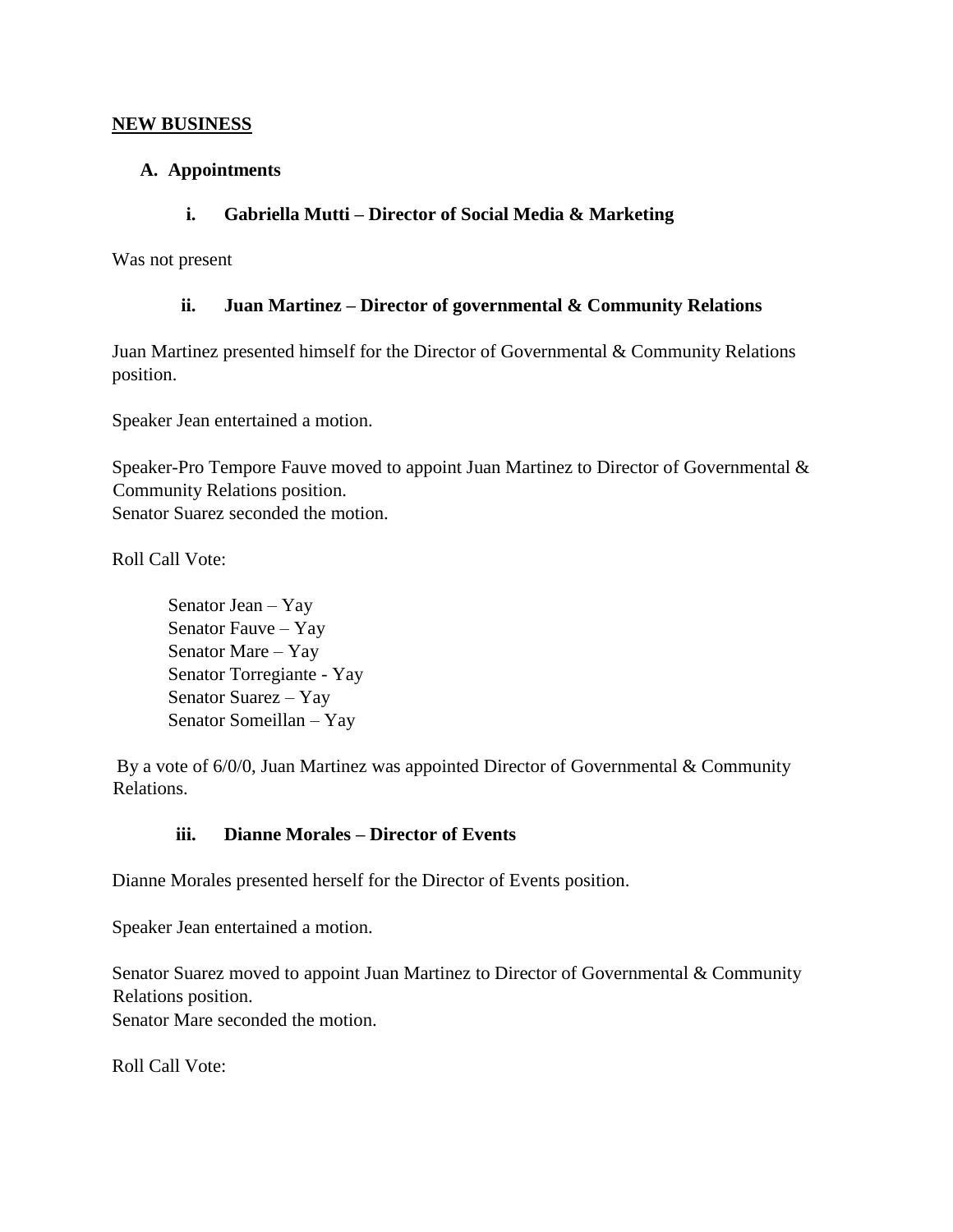Senator Jean – Yay Senator Fauve – Yay Senator Mare – Yay Senator Torregiante - Yay Senator Suarez – Yay Senator Someillan – Yay

By a vote of 6/0/0, Dianne Morales was appointed Director of Events.

## **B. Committee Chair Appointments**

Senator Suarez nominated Senator Someillan for Student Advocacy Chair. Senator Someillan accepted the nomination.

Senator Someillan presented himself for the Student Advocacy Chair position.

Speaker Jean entertained a motion.

Senator Suarez moved to appoint Juan Martinez to Director of Governmental & Community Relations position. Senator Torregiante seconded the motion.

Roll Call Vote:

Senator Jean – Yay Senator Fauve – Yay Senator Mare – Yay Senator Torregiante - Yay Senator Suarez – Yay Senator Someillan – Yay

By a vote of 6/0/0, Senator Someillan was appointed Student Advocacy Chair.

## **C. Finance Committee Member addition i. Armani Someillan**

Speaker-Pro Tempore Fauve table the appointment Senator Mare seconded the motion.

## **ii. Nicole Mare**

Speaker-Pro Tempore Fauve table the appointment Senator Mare seconded the motion.